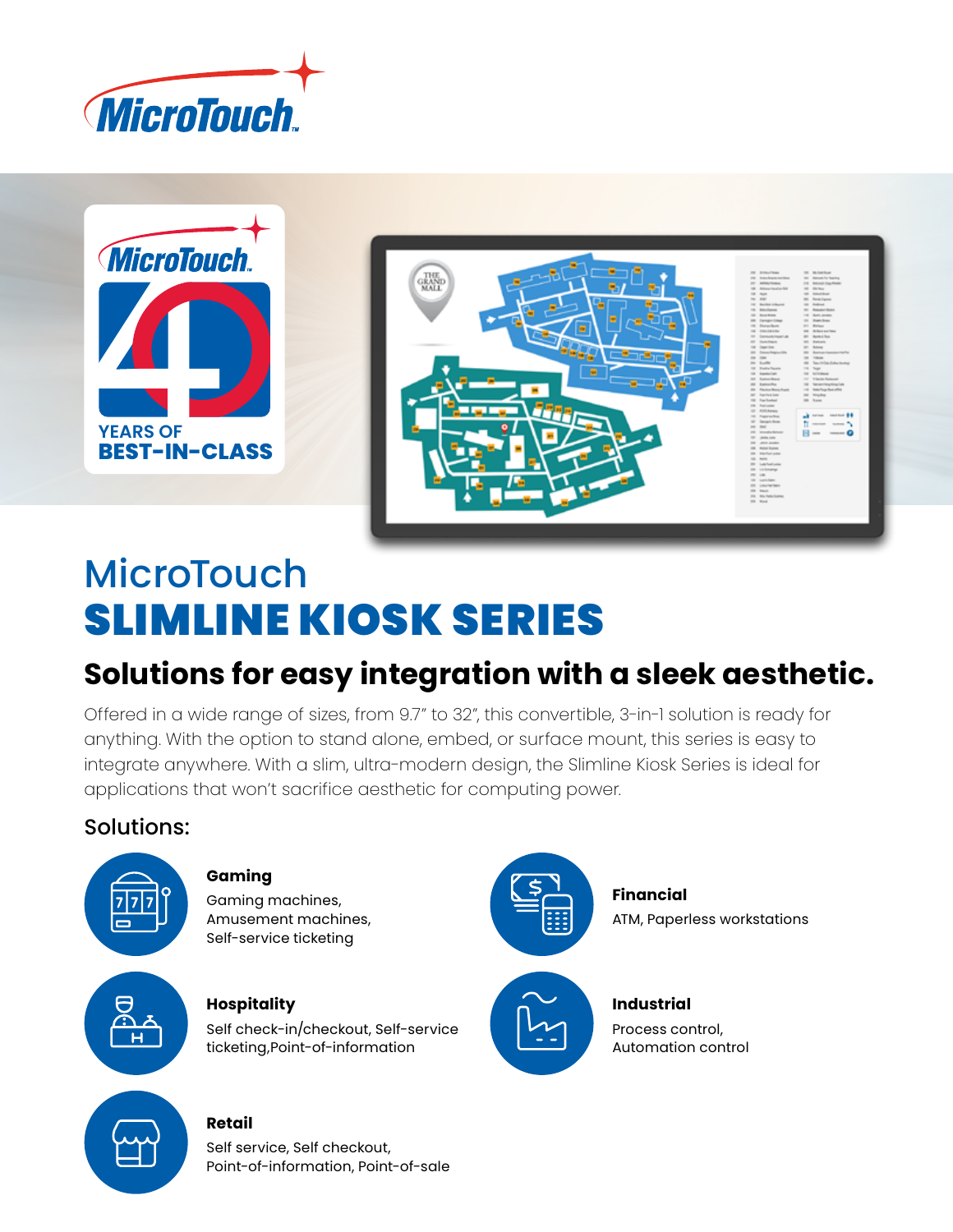# MicroTouch **SLIMLINE KIOSK SERIES**



#### **SK-097P-A2**

| <b>Size</b>        | 9.7" TFT LCD                                       |
|--------------------|----------------------------------------------------|
| Maximum Resolution | 1024 x 768                                         |
| Contrast Ratio     | 900:1                                              |
| Aspect Ratio       | 4:3                                                |
| <b>Brightness</b>  | 350 nits (No Touch), 315 nits (P-CAP)              |
| View Angle         | H:178°, V:178°                                     |
| Video Port         | USB 3.1 Type C x 1<br>(support PD3.0, DP ALT mode) |
| Warranty           | 3 year                                             |
|                    |                                                    |

#### **[See Full Specs](https://microtouch.com/products/sk-097p-a2/)**



### **SK-150P-A1**

| 1024 x 768<br>800:1<br>4:3<br>350 nits (No Touch), 315 nits (P-CAP) |
|---------------------------------------------------------------------|
|                                                                     |
|                                                                     |
|                                                                     |
|                                                                     |
| H:160°, V:150°                                                      |
| 1 x VGA (DB15), 1 x HDMI, 1x DP                                     |
| 3 years                                                             |
|                                                                     |



#### **SK-156P-A1**

| Size                | 15.6" TFT LCD                         |
|---------------------|---------------------------------------|
| Maximum Resolution  | 1920 x 1080                           |
| Contrast Ratio      | 1000:1                                |
| <b>Aspect Ratio</b> | 16:9                                  |
| <b>Brightness</b>   | 450 nits (No Touch), 405 nits (P-CAP) |
| View Angle          | H:178°, V:178°                        |
| Video Port          | $1x$ VGA (DB15), $1x$ HDMI, $1x$ DP   |
| Warranty            | 3 year                                |
|                     |                                       |

**[See Full Specs](https://microtouch.com/products/sk-156p-a1/)**



#### **SK-170P-A1**

| Size               | 17" TFT LCD                           |
|--------------------|---------------------------------------|
| Maximum Resolution | 1280 x 1024                           |
| Contrast Ratio     | 1000:1                                |
| Aspect Ratio       | 5:4                                   |
| <b>Brightness</b>  | 250 nits (No Touch), 225 nits (P-CAP) |
| View Angle         | H:170°, V:160°                        |
| Video Port         | 1 x VGA (DB15), 1 x HDMI, 1x DP       |
| Warranty           | 3 year                                |

**[See Full Specs](https://microtouch.com/products/sk-170p-a1/)**